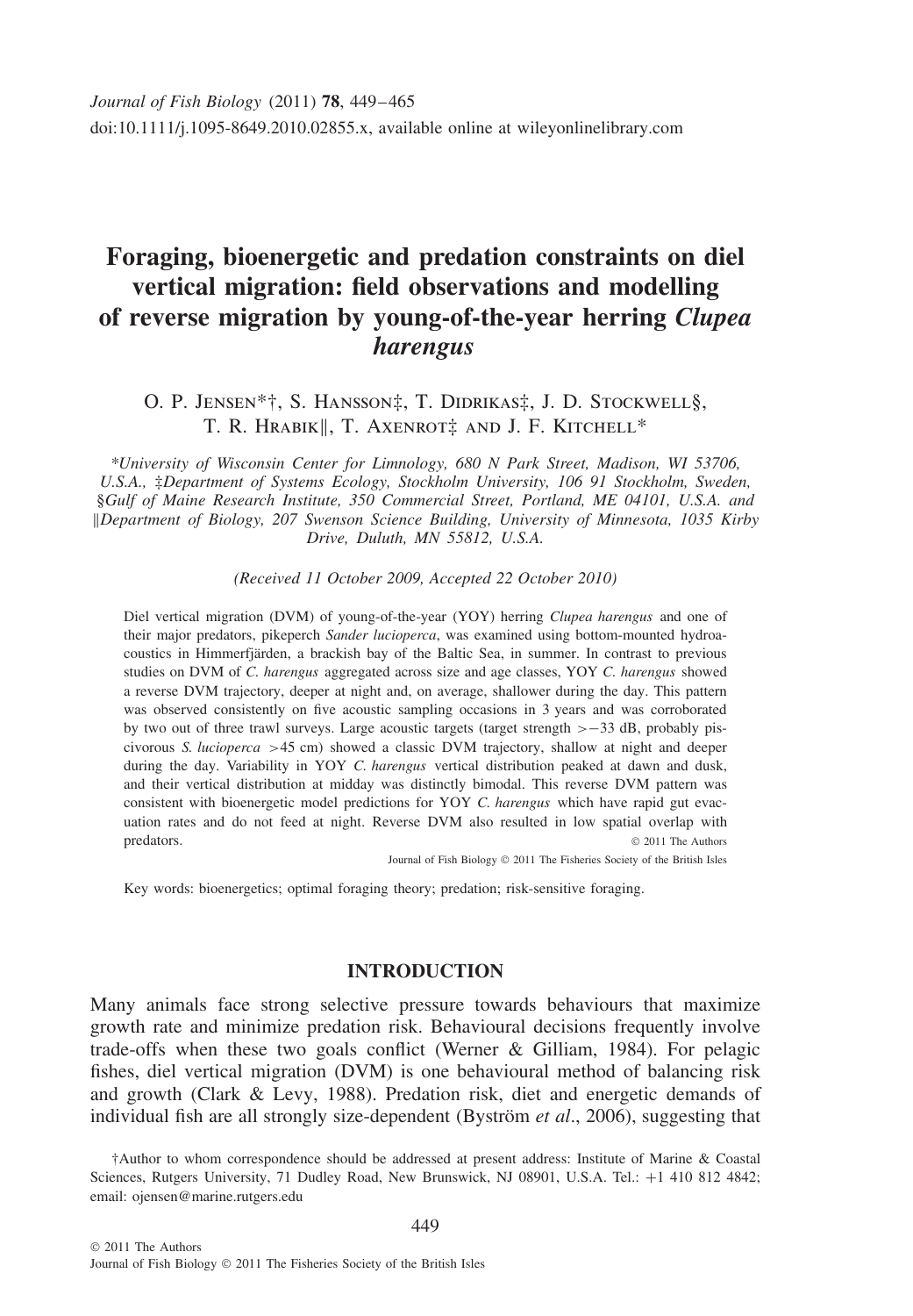DVM behaviour should also vary with the size of an individual. Yet most studies of DVM in fishes (Hrabik *et al*., 2006) have examined the behaviour of aggregated size classes, thus averaging over potentially important differences. A narrower focus on the behaviour of a single age class, young-of-the-year (YOY) of herring *Clupea harengus* L. reveals a different DVM pattern than that which has previously been described for this species.

It has long been observed that many pelagic fishes and their zooplankton prey undergo a classic DVM, characterized by a dusk ascent towards the surface and a dawn descent into darker conditions below the photic zone (Hutchinson, 1957). For planktivorous fishes, this pattern is consistent with tracking their zooplankton prey (Eshenroder & Burnham-Curtis, 1999) while avoiding the higher predation risk associated with high light intensity (Eggers, 1978). Under thermally stratified conditions, there is also a need to balance bioenergetic demands. Even in the absence of vertical differences in foraging opportunities, there may be a growth rate advantage to vertical migration if it allows an organism to spend time in more energetically favourable habitat where growth rates are higher for a given ration (Brett, 1971; Sims *et al*., 2006). Where the vertical distribution of foraging opportunities is known and a bioenergetic model is available, it is possible to quantify the growth rate potential (GRP) associated with occupying different depths and temperatures at different times of day (Brandt *et al*., 1992; Bevelhimer & Adams, 1993). Predation risk and the ratio of risk to GRP can also be calculated from light intensity at depth and from an empirical function relating light intensity to a predator's reaction distance (Mason & Patrick, 1993; Jensen *et al*., 2006).

There have been numerous studies of the DVM patterns of *C. harengus*, with most reporting a classic DVM pattern for adult *C. harengus* or aggregated size and age classes of *C. harengus*. Some of the earliest hydroacoustic studies of fishes documented a classic DVM pattern for adult *C. harengus* off Norway (Runnstrom, 1941) and in the North Sea (Blaxter & Parrish, 1965) in the summer months. A similar classic DVM pattern was observed for *C. harengus* off Norway in winter (Huse & Korneliussen, 2000). From the Baltic Sea, Cardinale *et al*. (2003), Nilsson *et al*. (2003) and Orlowski (2005) all reported classic DVM for *C. harengus* and sprat *Sprattus sprattus* (L.). Larval *C. harengus* are weak swimmers and their vertical distribution is strongly influenced by turbulence (Heath *et al*., 1988). Under calm conditions, however, they have been observed moving towards the surface (Munk *et al*., 1989) or the bottom (Stephenson & Power, 1988) at dawn and dusk in a semidiel vertical migration. One of the few reports of a reverse DVM for a non-larval clupeid is for sardine *Sardina pilchardus* (Walbaum) schools off Portugal (Zwolinski *et al*., 2007).

Reverse DVM has commonly been observed for zooplankton attempting to escape invertebrate predators (Ohman *et al*., 1983), but reports of reverse DVM by fishes are relatively rare in scientific literature. Exceptions include basking shark *Cetorhinus maximus* (Gunnerus) feeding on reverse migrating zooplankton (Sims *et al*., 2005) and young fishes of several species in San Francisco Estuary undergoing reverse DVM to facilitate horizontal tidal transport and retention (Bennett *et al*., 2002). Stockwell & Johnson (1999) found three age classes of kokanee (land-locked sockeye) salmon *Oncorhyncus nerka* (Walbaum) switched from normal DVM in June to reverse DVM in August, suggesting that the relative importance of factors driving DVM may change seasonally.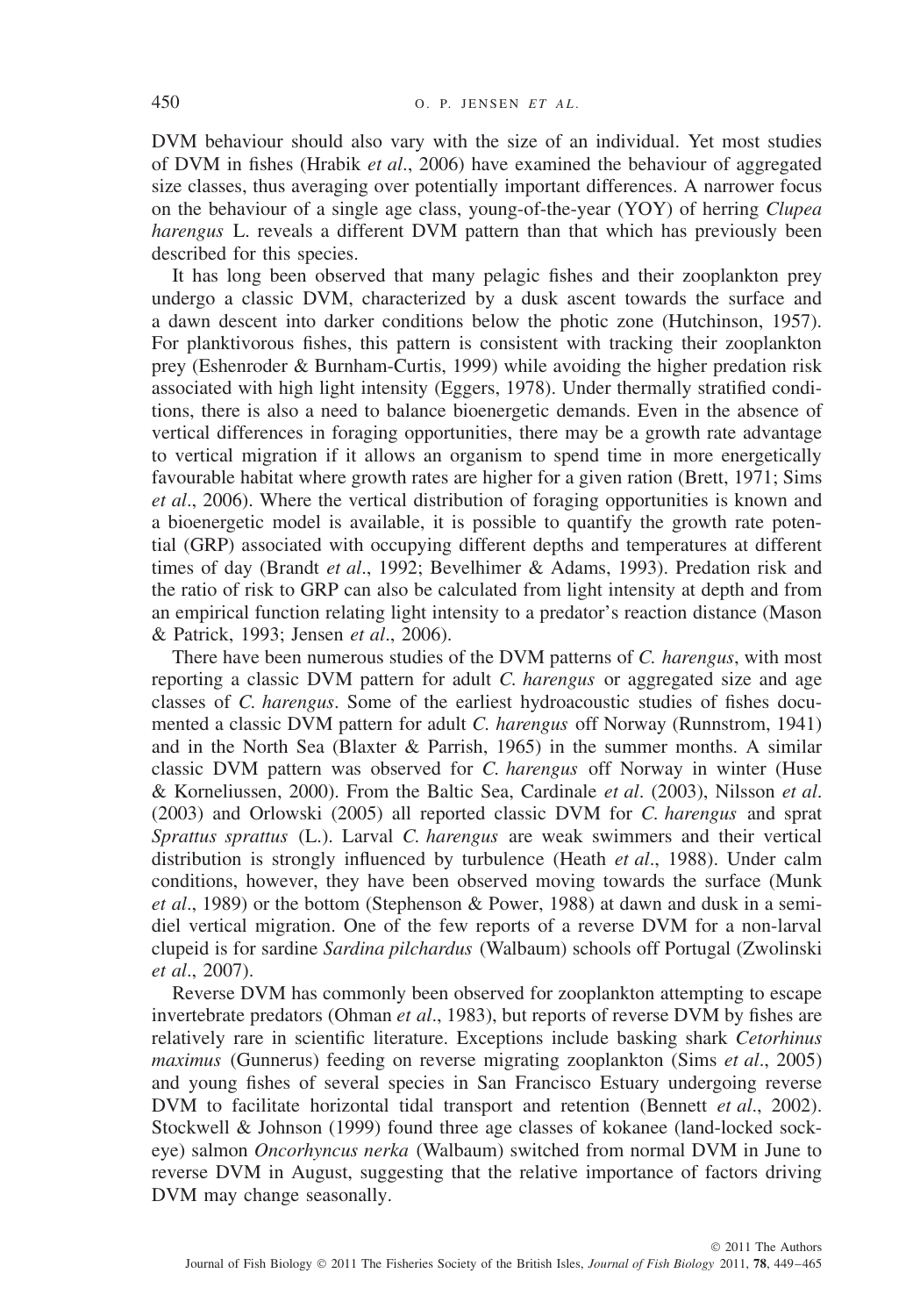Adult *C. harengus* are capable of filter feeding at night (Batty *et al*., 1990); however, *in situ* observations of YOY *C. harengus* (Arrhenius & Hansson, 1994, 1999) indicate little or no nocturnal foraging by this age class. Swimming speed of YOY *C. harengus* also declines at night (Didrikas & Hansson, 2009). Furthermore, a bioenergetic model with no nocturnal feeding and a lower night-time activity multiplier provides a better fit to growth data for YOY *C. harengus* than do models which assume 24 h feeding (Van Tassell, 2002). If they are not actively foraging at night, then the traditional explanation for *C. harengus* DVM, that they track the distribution of their vertically migrating prey, cannot be valid for YOY *C. harengus*.

Empirical patterns of YOY *C. harengus* DVM in a brackish bay of the Baltic Sea were investigated using a seabed-mounted acoustic transducer during five discrete summer sampling occasions in 3 years (2001, 2002 and 2004). Foraging and bioenergetic models were developed from field data and used to test alternative explanations for the observed DVM patterns. The potential role of predation risk by piscivorous pikeperch *Sander lucioperca* (L.) was evaluated through mapping of their DVM trajectories and the diel vertical distribution of their optimum light levels for feeding. The objectives were to: (1) describe the DVM pattern of YOY *C. harengus* and (2) evaluate this observed pattern relative to the foraging and growth rate benefits of alternative DVM trajectories and potential diel vertical patterns in predation risk.

### **MATERIALS AND METHODS**

#### STUDY SITE

Data were collected in a coastal bay (Himmerfjärden; Fig. 1) of the north-western Baltic Sea Proper. This bay has been the site of numerous studies including research focused on nutrients (Tett *et al*., 2003), food web analyses (Rudstam *et al*., 1992; Hansson *et al*., 1997*a*) and fisheries management (Hansson *et al*., 1997*b*). The salinity in the bay is *c*. 6 at the surface and *c*. 0·5 higher at the bottom. These salinities are 0·5–1·0 lower than in offshore areas at this latitude of the Baltic Sea.

Zooplanktivorous fishes in the area are dominated by clupeids, primarily *C. harengus* but also *S. sprattus*. Abundances of pelagic fishes, derived from hydroacoustic surveys, show a 20-fold increase from mid-summer to August, a result of the reproduction of spring spawning *C. harengus* (Axenrot & Hansson, 2004). In addition to the clupeids, other species also occur in pelagic waters, *e.g.* smelt *Osmerus eperlanus* (L.) and sand goby *Pomatoschistus minutus* (Pallas), but in much lower abundance (Didrikas & Hansson, 2009). There are two species of pelagic piscivores in the area: *S. lucioperca* and brown trout *Salmo trutta* L. The population of *S. trutta* is relatively small and derives from reproduction in local streams. *Sander lucioperca* is the most abundant piscivore and has produced annual landings of 10 000–20 000 kg (Hansson *et al.*, 1997*b*). *Sander lucioperca* > 15 cm total length  $(L_T)$  feed primarily on clupeids (Hansson *et al*., 1997*c*). Cod *Gadus morhua* L. is the primary piscivorous fish in the open Baltic Sea, but it is uncommon in archipelagos and none were caught during this study.

Fish community composition has been studied with gillnet and trawl surveys many times since 1983, and provided the species composition picture described above. For example, in 2001, 25 m deep vertical gillnets were used to sample the entire water column, from bottom to surface (4, 6·25, 8, 10, 12, 15 and 18·75 mm bar mesh; Hansson, 1988). Pelagic trawling has been conducted on several occasions during the period 2002–2004, and catches were consistent with the fish assemblage composition described previously (Axenrot & Hansson, 2004; Didrikas & Hansson, 2009).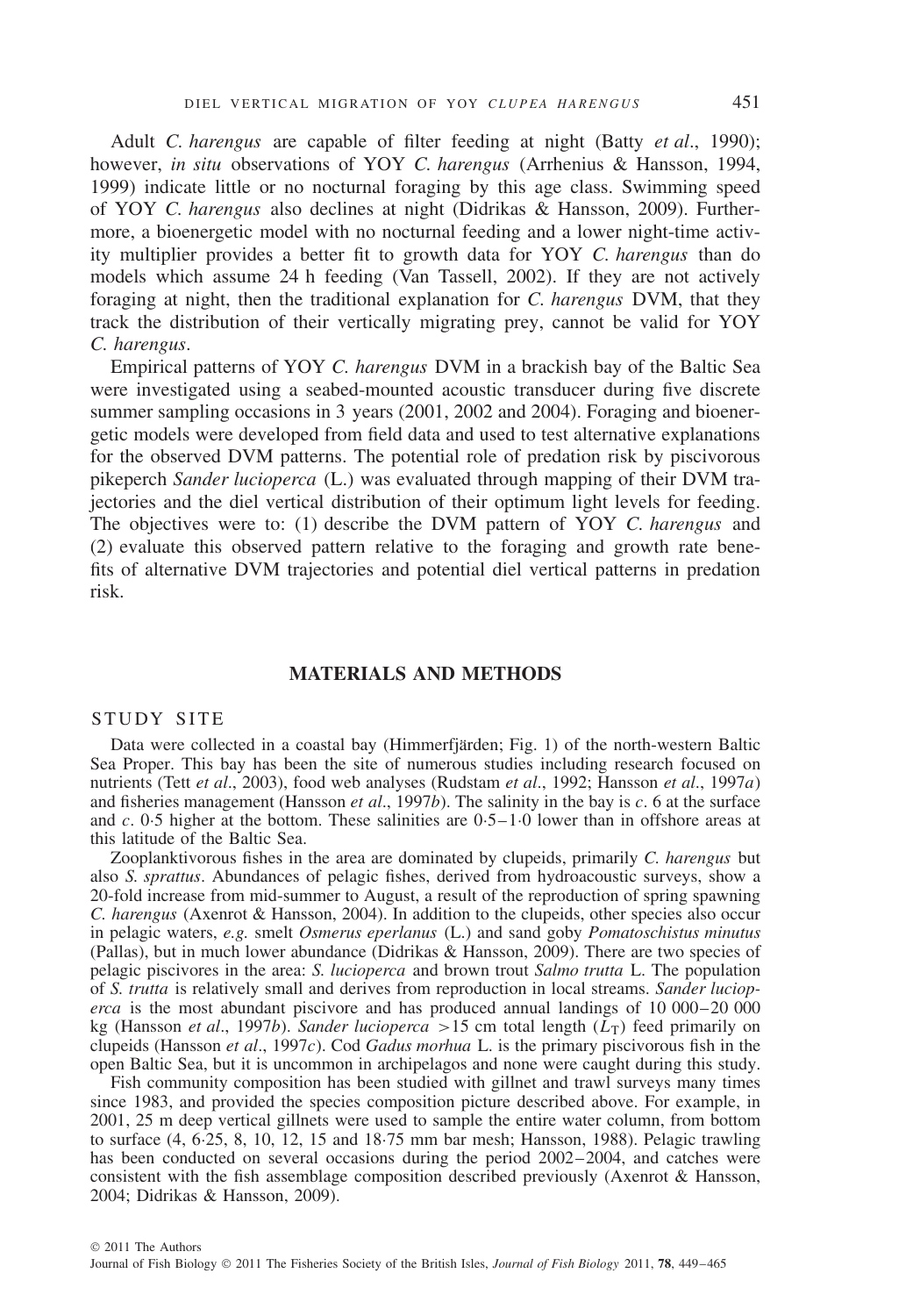

FIG. 1. The study site in Himmerfjärden, northern Baltic Sea proper.

## HYDROACOUSTIC AND PHYSICAL SAMPLING

Fish densities and size distributions in 1 m layers were derived from a 70 kHz upwardfacing hydroacoustic split-beam transducer (Simrad ES 70-11, Konsberg Maritime AS; www.simrad.com) mounted on a rack (Axenrot *et al*., 2004) that was placed on the seabed at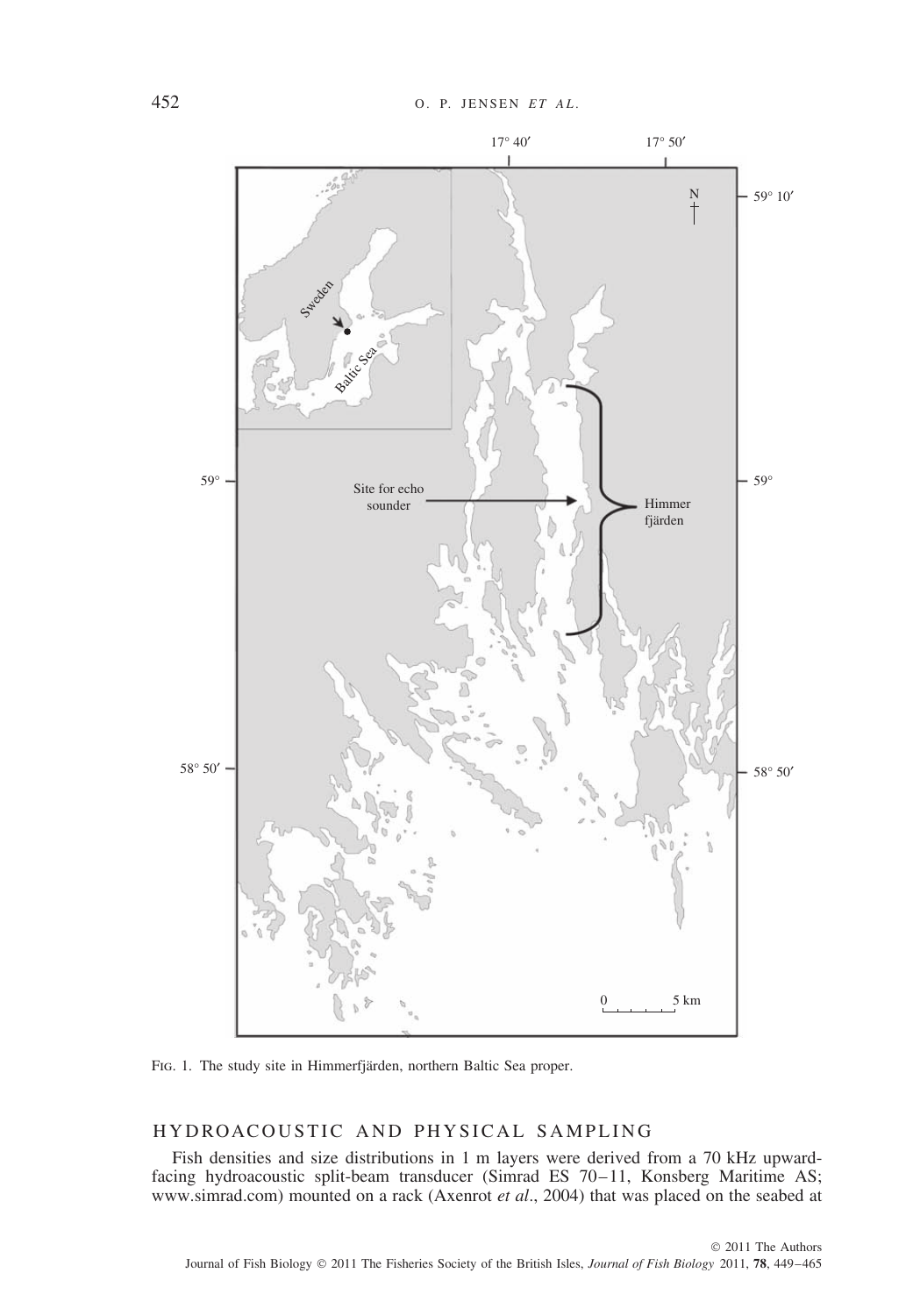a depth of *c.* 20 m. The transducer was connected, through a 100 m long cable, to the echo sounder (Simrad EY500), which was placed on the shore. The system was calibrated using a standard copper sphere provided by the echo sounder manufacturer and acoustic data were analysed with the Sonar5-Pro software (version 5.9.5; Balk & Lindem, 2002). Size distributions of fishes were derived from echoes from single fish, with minimum target strength set to −60 dB. Echoes were classified as coming from single fish if the length of an echo was in the range of 0·8–1·3 pulse length (pulse length 0·6 ms), maximum gain compensation of 3·0 dB and a maximum phase angle s.p. of  $0.6$ . To further reduce the risk of misclassifying echoes from multiple fishes as derived from a single fish, multiple peak suppression was activated (medium). Hydroacoustic sampling was conducted on five separate occasions during three summers:  $1-2$  August and  $16-17$  August 2001; 29-31 July and 5-7 August 2002; 2-5 August 2004.

The rack on which the transducer was mounted was *c.* 1 m high with a near field of 1 m immediately in front of the transducer; thus there was an acoustic blind zone from the bottom to 2 m above the bottom. There was also a blind zone from the sea surface to 2 m depth, as many acoustic targets in this region are likely to be air bubbles produced by waves. Therefore, from the 20 m deep water column, acoustic recordings were taken from the depth interval  $2 - 18$  m.

Acoustic targets were divided into small fishes and large fishes [acoustic target strength (TS) for single fish −60 to −51 dB and *>*−33 dB, respectively], representing potential prey and predators. Clupeids dominate in the area and because the studies were conducted late in the summer, after the recruitment of YOY *C. harengus* to the pelagic fish assemblage (Axenrot & Hansson, 2004), the small fishes can be assumed to be primarily YOY *C. harengus* and are referred to as such. The target strength  $-60$  to  $-51$  dB corresponds to an  $L<sub>T</sub>$  of  $3.4-7.7$  cm  $[TS = 25.5 \log_{10} (L_T, cm) -73.6$ , according to Didrikas & Hansson, 2004]. Fishes with a TS of *>*−33 dB are large and, based on the species composition of large fishes from physical sampling described above, most of these are *S. lucioperca* and are referred to as such. Assuming that *S. lucioperca* follows Love's (1977) standard equation for TS, −33 dB corresponds to  $L_T$  45 cm at an acoustic frequency of 70 kHz [TS = 19·4 log<sub>10</sub> ( $L_T$ , cm) −65·4; Rudstam *et al*., 2002].

Fish densities can vary greatly and occasional aggregations may have an overwhelming influence on arithmetic mean values. Therefore, the following procedure was followed for large and small fishes separately: (1) Densities were estimated for 1 m deep by 1 h long increments. (2) Total numbers were obtained by summing the 2–18 m depth range and the proportion of the total found in each 1 m layer was calculated. The average depth of the fish and the s.D. in vertical distribution were estimated.  $(3)$  When there was more than one observation for a time period (*e.g.* three observations from the period 0800–0900 hours during 2–5 August 2004 sampling period), measures of mean and s.p. in depth were derived as grand means of the average and s.p. calculated from the separate periods [step  $(2)$  above].

Physical samples from vertically stratified trawl surveys conducted at night were used to corroborate the hydroacoustic measurements. These surveys were conducted using a pelagic trawl (5 mm codend) with a 5 m vertical opening at three constant depths such that samples were obtained from three discrete 5 m depth intervals (Axenrot & Hansson, 2004). Tows lasted for *c*. 30 min at a speed of 2·5 knots (463 km h<sup>-1</sup>). Surveys were conducted in Himmerfjärden on 26 August 2002, 27 August 2003 and 23 August 2004. All fishes caught were identified to species and measured  $(L_T)$  to the nearest mm. Catch per unit of effort (CPUE) was calculated by dividing the number of individuals caught by the duration of the tow.

Ambient light intensity was measured at the sea surface and at a water depth of 5 m. Surface light was measured using two different sensors, one for high and one for low light intensities (SKL 310/I for  $10-146 \times 10^3$  lx and SKL 2630L/I for  $10^{-4}$  to 10 lx, both from Skye Instruments Ltd; www.skyeinstruments.com). Underwater light was measured using a watertight sensor (0·05–83  $\times$  10<sup>3</sup> lx; SUD 033, International Light Technologies Inc.; www.intllighttech.com). Light intensity  $(L)$  at depth  $(x)$  was calculated using the Beer–Lambert equation (Hutchinson, 1957):  $L_x = L_0 e^{-kx}$ , where the extinction coefficient (*k*, m<sup>-1</sup>) was calculated from light measurements at the surface and at 5 m depth:  $k = -[\ln(L_5 L_0^{-1})] 5^{-1}$ . The average *k* calculated in this manner was  $0.66 \text{ m}^{-1}$ . Water temperature and salinity vertical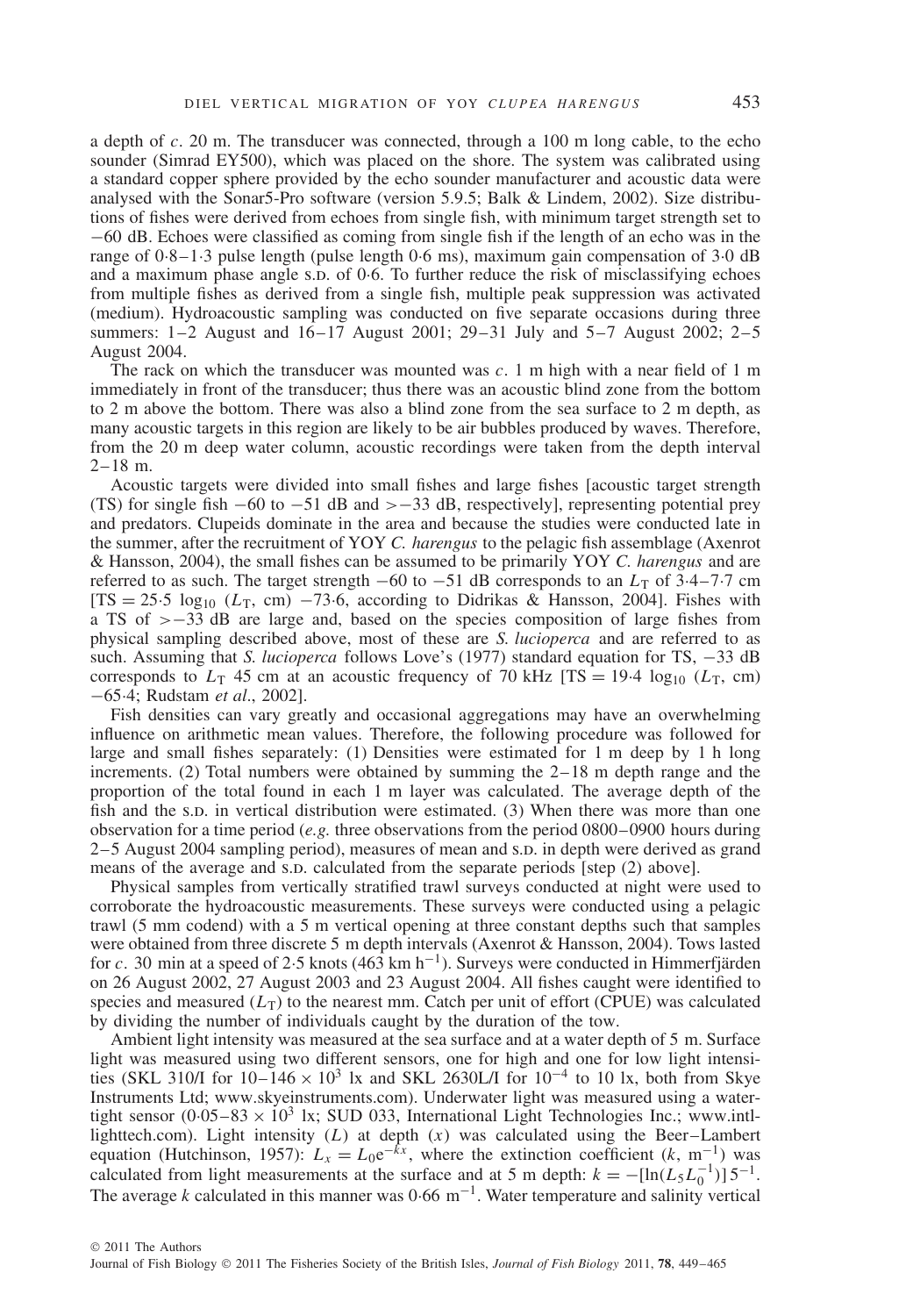| TABLE I. Biological and physical variables used in the foraging and growth rate potential |  |  |  |  |  |  |
|-------------------------------------------------------------------------------------------|--|--|--|--|--|--|
| models. Additional bioenergetic variables can be found in Van Tassel (2002)               |  |  |  |  |  |  |

| Variable                                                 | Value                     | Unit                    | Source                                                               |
|----------------------------------------------------------|---------------------------|-------------------------|----------------------------------------------------------------------|
| Biological variables                                     |                           |                         |                                                                      |
| YOY Clupea harengus<br>mass                              | 1                         | g                       | Assumption based on size<br>of YOY C. harengus in<br>July to August  |
| YOY C. harengus<br>swimming speed $(v_i)$                | $0.06 - 0.38$             | $m s^{-1}$              | Didrikas & Hansson<br>(2009)                                         |
| Zooplankton length                                       | 1                         | mm                      | Assumption based on<br>zooplankton found in<br>YOY C. harengus diets |
| Zooplankton individual<br>wet mass                       | 0.015                     | mg                      | Hansson et al. (1990)                                                |
| Zooplankton swimming<br>speed $(v_i)$                    | 1                         | $mm s^{-1}$             | Assumption                                                           |
| Zooplankton areal density<br>Physical variables          | 600 000                   | $n, m^{-2}$             | Hansson et al. (1990)                                                |
| Extinction coefficient $(k)$                             | 0.66                      | $m^{-1}$                | Calculated from light<br>metres at the surface<br>and at 5 m depth   |
| Temperature $(T)$                                        | $9.6 - 19.7$              | $^\circ$ C              | Measured                                                             |
| Light level at surface $(I_0)$<br>Bioenergetic variables | $0.008 - 6.5 \times 10^4$ | $\mathbf{1} \mathbf{x}$ | Measured                                                             |
| YOY C. harengus energy<br>density                        | 3888                      | $J g^{-1}$ wet mass     | Arrhenius & Hansson<br>(1996)                                        |
| Zooplankton energy<br>density                            | 2813                      | $J g^{-1}$ wet mass     | Walve & Larsson (1999)                                               |

YOY, young-of-the-year; *n*, number of individuals.

profiles were measured at the study site with a conductivity–temperature–depth (CTD) probe (Sensordata AS; www.sensordata.no) once during each hydroacoustic survey.

#### FORAGING AND BIOENERGETIC MODELS

Time-specific and depth-specific estimates of foraging and growth rate potential were calculated to evaluate alternative hypotheses regarding the drivers of the observed DVM pattern of YOY *C. harengus*. The model framework and calculations are described by Jensen *et al*. (2006). Here, only a brief overview and the relevant variables for this application are provided (Table I).

Foraging rate potential (FRP) and growth rate potential (GRP) were calculated for 20 depth bins (1 m intervals) and 72 time bins (20 min intervals), representing a full 24 h cycle over the 20 m depth of the study site. FRP represents the number of encounters with prey predicted for a standard-size (1 g) YOY *C. harengus* within each depth–time bin. It is used here as a tool for comparing the relative foraging benefits found at different depths at different times of the day and is not meant to be an absolute estimate of consumption. FRP (*F*) is calculated for each depth–time bin from Gerritsen & Strickler's (1977) encounter rate model:

$$
F = (\pi R^2 3^{-1})(3v_j^2 + v_i^2)d_i v_j^{-1}
$$
\n(1)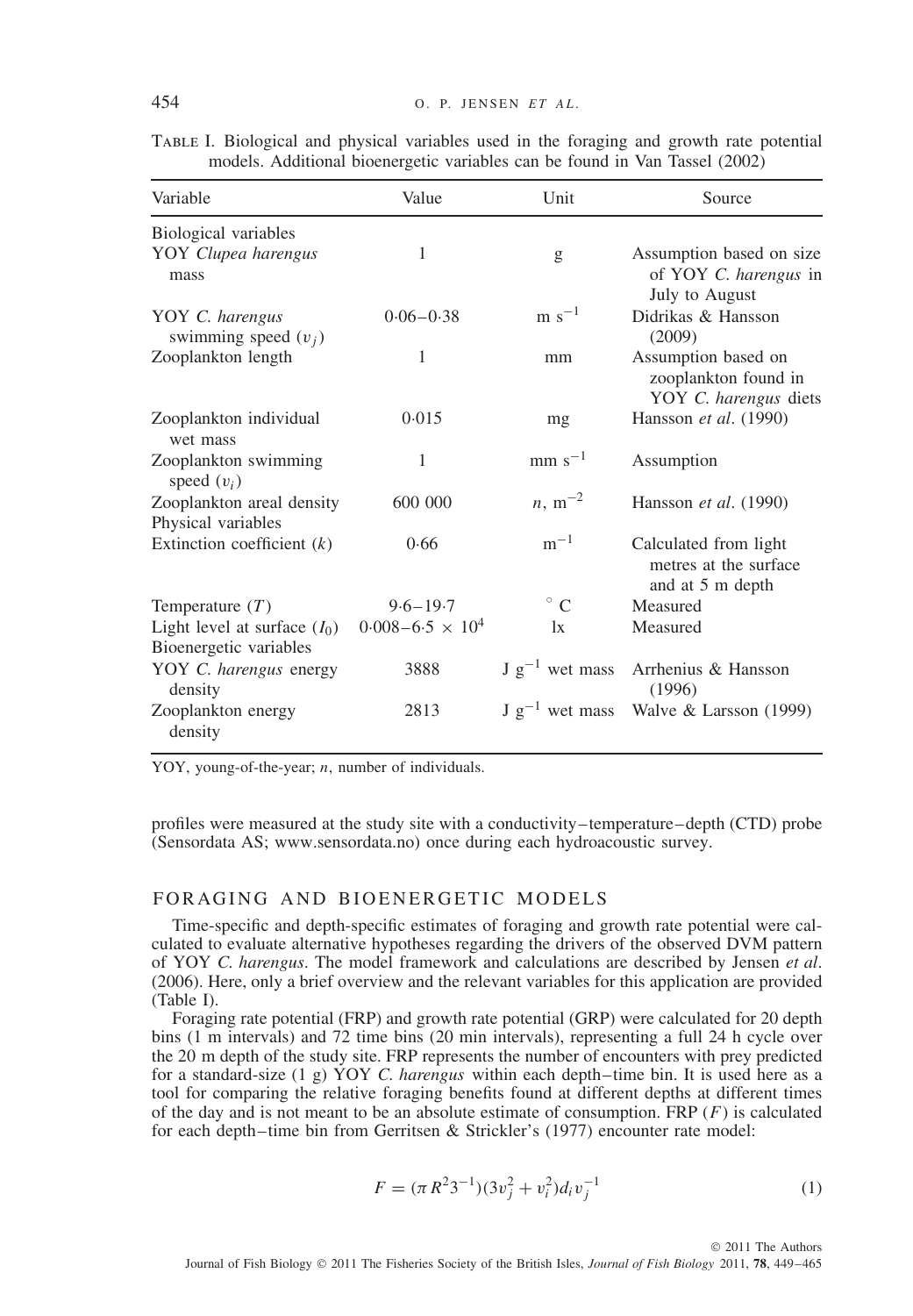Equation (1) provides depth-specific and time-specific estimates of prey (*i*, zooplankton) density  $(d_i)$ , predator (*j*, YOY *C. harengus*) and prey swimming speeds ( $v_i$  and  $v_i$ , respectively) and predator reaction distance (*R*).

The prey field was based on published estimates of the night and day vertical distribution of zooplankton in Himmerfjärden during summer months (Hansson *et al.*, 1990). Prey densities were restricted to cladocerans and those copepod genera (*Temora*, *Eurytemora* and *Acartia*) which combined to constitute *>*90% of the diets of YOY *C. harengus* (Hansson *et al*., 1990). Hansson *et al*. (1990) sampled zooplankton over three 10 m intervals at a station of 30 m depth. To apply these data to a 20 m station, the 0 to 10 m densities observed by Hansson *et al*. (1990) were used for the 1 to 10 m interval in the prey field, the 10 to 20 m densities for the 10 to 15 m prey field and the 20 to 30 m densities for the 15 to 20 m prey field. Daytime zooplankton density in the Baltic in the summer increases in an approximately linear fashion from the surface to the thermocline (located at 9 to 10 m during the present field studies) (E. Gorokhova, unpubl. obs.). Therefore, a linear trend was applied to zooplankton densities such that density increased from 0 individuals per  $m<sup>2</sup>$  at the surface to *c*. 44 000 individuals per m<sup>2</sup> in the 9 to 10 m bin. Thus, the average densities observed by Hansson *et al*. (1990) in the 0 to 10 m depth interval were preserved, while accounting for the observation that daytime zooplankton density increases with depth from the surface to the thermocline.

As reaction distance studies on YOY *C. harengus* are lacking, data from experiments on another pelagic planktivore, cisco *Coregonus artedi* LeSueur (Link & Edsall, 1996), were used. The predator (*C. artedi*, 205–240 mm *L*T) and prey (*Limnocalanus macrurus*, 2·5 mm average length) used by Link & Edsall (1996) were larger than the average  $L<sub>T</sub>$  of a YOY *C. harengus* in July to August (Arrhenius & Hannsson, 1996) and their zooplankton prey. The values of *R* reported by Link & Edsall (1996) were divided in half to approximate the reduced *R* for a smaller predator feeding on smaller prey before fitting a saturating function to their *R* and light intensity data:  $R_{x,t} = 2.98 + 0.16 \ln(L_{x,t})$ , where *x* and *t* are depth and time indices, respectively. The intercept (minimum *R*) was assumed to be zero as YOY *C. harengus* do not actively feed at night (Arrhenius & Hansson, 1994). This coarse estimate of the *R* function for YOY *C. harengus* is appropriate in this application because the goal is to compare relative FRP rather than absolute FRP by depth and time. It is therefore, the general shape of the *R* function that is more important than the absolute values.

Encounter rate and FRP are only equivalent if all encounters lead to ingestion. The probability of ingestion given an encounter event (or equivalently, the fraction of encountered prey that are ingested) was estimated by adjusting this probability until consumption by an individual YOY *C. harengus* following the average DVM trajectory matched daily consumption rate derived for YOY *C. harengus* in Himmerfjärden based on the growth rates given in Arrhenius & Hansson (1996) and the bioenergetics model of Van Tassell (2002). Using this method, the per cent of encountered prey that are ingested was estimated to be 0·25.

The FRP equation (1) also requires estimates of predator and prey swimming speeds. A swimming speed of one body length per second was assumed for a 1 mm zooplankton prey. For YOY *C. harengus*, an empirical relationship (Didrikas & Hansson, 2009) relating swimming speed to TS (*i.e.* body size; *S* in equation 2), *in situ* light intensity and *in situ* temperature was used:

$$
\log_{10}(v_{x,t}) = -0.239 + 0.017(S) + 0.044 \log_{10}(L_{x,t}) + 0.028T_x
$$
 (2)

A bioenergetic model for YOY *C. harengus* (Van Tassell, 2002) was used to translate temperature and FRP by depth and time into relative GRP. This bioenergetic model is based on the Wisconsin model framework (Kitchell *et al*., 1977), and it is similar to the approach used by Jensen *et al*. (2006). The major difference is that the YOY *C. harengus* bioenergetic model assumes no night-time feeding and reduced night-time activity costs.

#### PREDATION RISK

No published studies of reaction distance as a function of light could be found for *S. lucioperca* or the congeneric walleye *Sander vitreus* (Mitchill). The eyes of *S. lucioperca*

© 2011 The Authors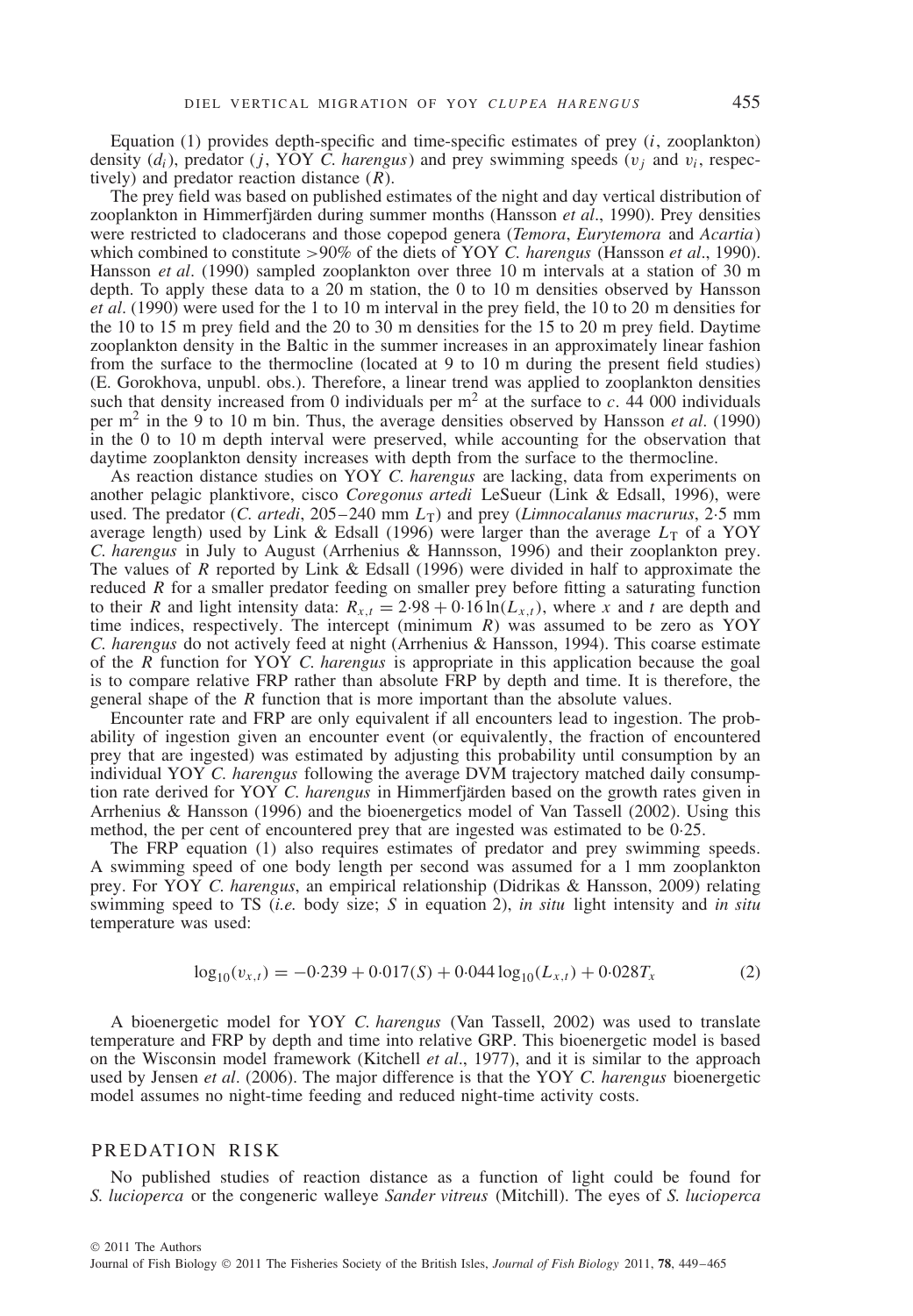and *S. vitreus* contain a reflective layer, tapetum lucidum, that improves vision under low light conditions (Ali *et al*., 1977). Because of *S. lucioperca*'s specialized vision, it would be inappropriate to use reaction distance variables from other species.

Two different approaches were used to describe the depth-time distribution of predation risk for YOY *C. harengus*. The first approach was to map the observed depth–time distribution of *S. lucioperca* as a proxy for predation risk. As discussed by Jensen *et al*. (2006), this approach is appropriate for understanding the distribution of risk for an individual prey, but it implicitly assumes that predators have limited ability to track prey into other depth–time strata; *i.e.*, a depth and time with no observed predators is (perhaps incorrectly) seen as low risk. As an alternative, those depth and time cells thought to have optimal light intensities for foraging *S. lucioperca* were delineated. This zone of optimal light intensity (8–68 lx) is based on an analysis of laboratory and field experiments of *S. vitreus* light preferences (Lester *et al*., 2004).

#### **RESULTS**

On all five sampling occasions, YOY *C. harengus* showed a clear inverse DVM (Fig. 2). YOY *C. harengus* moved from an average depth of 16–18 m at night to 10–12 m at mid-day. The average depth of YOY *C. harengus* generally remained below the thermocline, which ranged in depth from  $c$ . 8 to 10 m (Fig. 2). Variability in the depth distribution of YOY *C. harengus* typically peaked near dawn and dusk (Fig. 2); however, this pattern was less consistent than the DVM.

Summarizing the acoustic data into depth-time bins revealed distinctly different DVM patterns for YOY *C. harengus* and adult *S. lucioperca* (Fig. 3). YOY *C. harengus* again show clear evidence of an inverse DVM [Fig. 3(a)]. During the day, however, the depth distribution of YOY *C. harengus* appeared bimodal, with high densities in the 4 to 8 m depth range and from 14 m to the bottom. *Sander lucioperca* showed a classic DVM pattern, moving from depths of *<*5 m at night to the 14 to 17 m range during the day [Fig. 3(b)]. Here too, however, there was strong evidence of bimodality during the day, with high densities of *S. lucioperca* shallower than 5 m at mid-day. Except for this mid-day shallow aggregation, *S. lucioperca* followed a DVM trajectory that placed them slightly deeper than the 8 lx isolume.

On two of three occasions, the night-time trawl survey results show progressively higher CPUE of YOY *C. harengus* with increasing depth [Fig. 4(a), (b)], consistent with the acoustic observations. In 2004, however, YOY *C. harengus* CPUE was highest in the shallowest depth interval and decreased progressively with increasing depth [Fig. 4(c)]. Similarly, *S. lucioperca* CPUE was highest in the shallowest depth interval on two of three occasions [Fig. 4(a), (b)], consistent with the acoustic observations. Again, the pattern in 2004 was different, with highest *S. lucioperca* density at intermediate depth [Fig. 4(c)]. The CPUE of adult *C. harengus* and *S. sprattus* was consistently higher at deeper depths. The water column was thermally stratified on all three trawl survey dates [Fig. 4(d)]. The YOY *C. harengus* are thought to be less vulnerable to capture in the trawl than larger fishes (Axenrot & Hansson, 2004). Therefore, the trawl CPUE of YOY *C. harengus* probably underestimates their relative abundance. Ninety per cent of *S. sprattus* caught in the trawl survey were *>*10 cm  $L_T$  and thus unlikely to be included among the targets in the  $-60$  to  $-51$  dB TS interval.

By combining light intensity at depth with a reaction distance function (Fig. 5) and a zooplankton prey field [Fig. 6(a)], it was possible to estimate the depth–time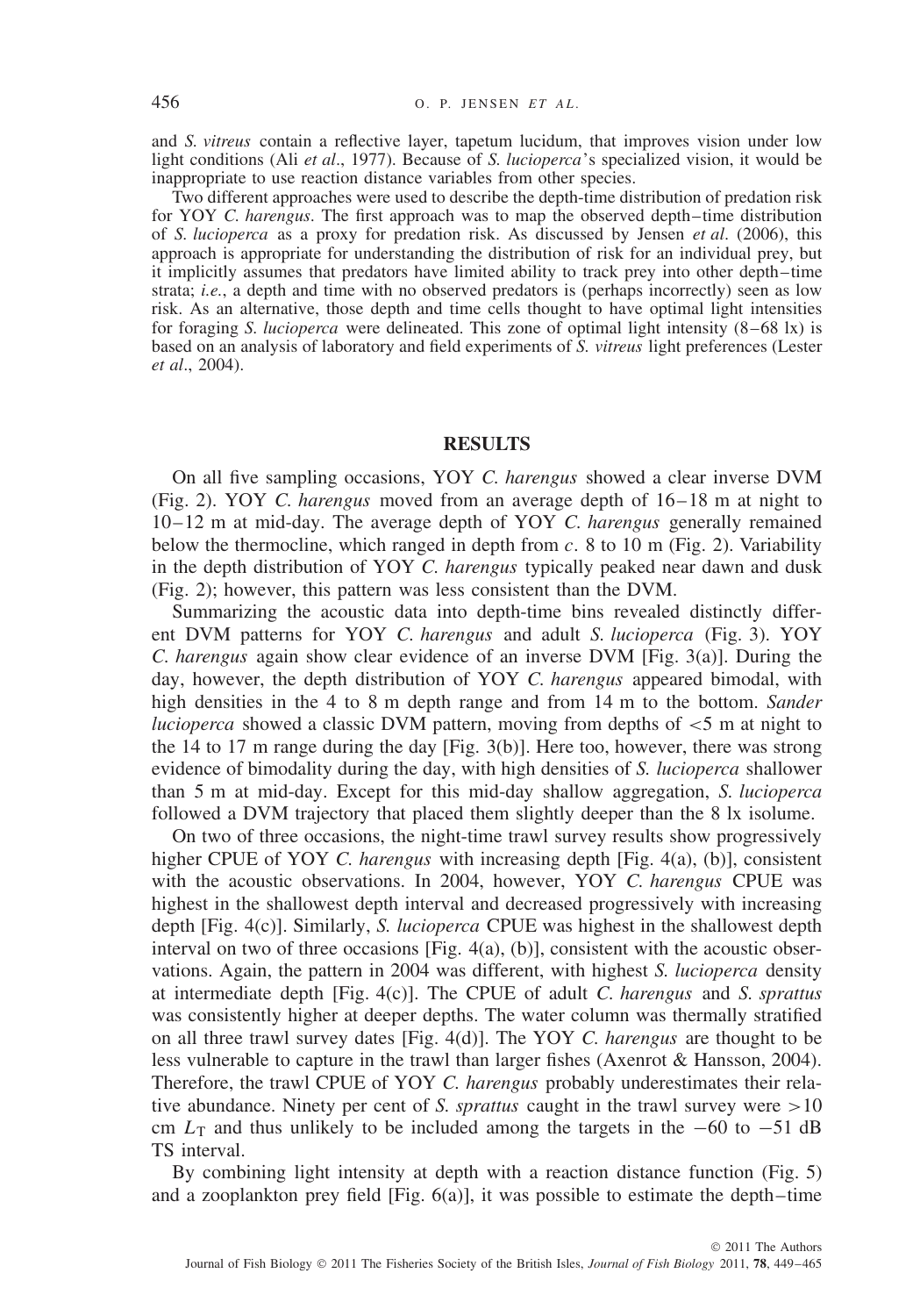

FIG. 2. Mean  $(\blacklozenge)$  and s.p.  $(\square)$  of the depth of young-of-the-year *Clupea harengus* by hour on five hydroacoustic sampling dates: (a) 1–2 August 2001, (b) 16–17 August 2001, (c) 29–31 July 2002, (d) 5–7 August 2002 and (e) 2-5 August 2004. (
<sub>c</sub>, temperature profiles; ..., second-order polynomials fit to means and  $\blacksquare$ , night-time).

distribution of FRP [Fig. 6(b)] for YOY *C. harengus*. The prey field [Fig. 6(a)] showed high zooplankton densities in the 0 to 10 m range at night and below 8 m during the day. Foraging rate potential [Fig. 6(b)] peaked near the surface at night and was in the 6 to 9 m depth range at mid-day. Growth rate potential [Fig. 6(c)] was negative throughout the water column at night, consistent with the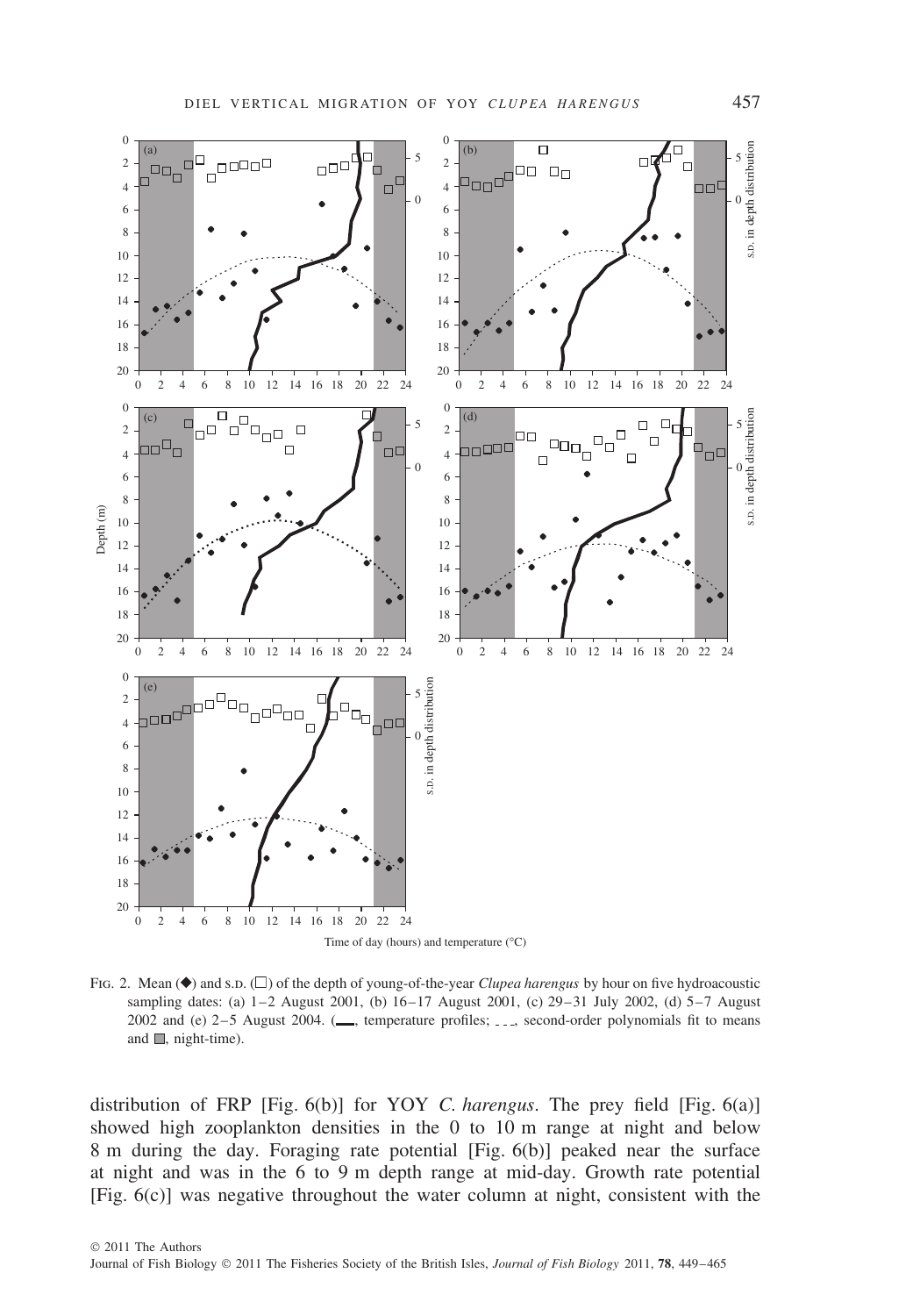

Fig. 3. Proportional densities (vertical colour bars) of (a) small acoustic targets (young-of-the-year *Clupea harengus*) and (b) large acoustic targets (*Sander lucioperca*) by depth and time of day after smoothing with a 3 h by 3 m moving average filter.  $\frac{1}{\sqrt{2}}$ , the weighted mean diel vertical migration trajectories; , in (b) show the upper and lower optical habitat based on studies of *Sander vitreus* by Lester *et al*. (2004).

assumed lack of nocturnal feeding by YOY *C. harengus*. Nocturnal energy and mass loss were minimized in colder water near the bottom at night [Fig. 6(c)]. Peaks in GRP occurred at the surface at early dawn and late dusk when zooplankton was assumed to be in its nocturnal vertical distribution. A growth-maximizing DVM trajectory [Fig. 6(c)] would place YOY *C. harengus* near the bottom at night and in the 6 to 9 m depth range during the day, with excursions to the surface at dawn and dusk.

#### **DISCUSSION**

A reverse DVM pattern was clearly apparent for YOY *C. harengus* on five separate sampling occasions over 3 years. A reverse DVM has not been previously reported for non-larval *C. harengus*, and is not evident for *S. lucioperca*, which appear to follow a classic DVM trajectory. A DVM pattern which places YOY *C. harengus* in cold water at night and in high prey density, high FRP depths during the day is consistent with growth maximization. High growth rates in juvenile fishes confer immediate survival benefits as they more quickly reach a size refuge from some predators, and larger individuals are more resilient to starvation (Sogard, 1997; Byström *et al.*, 2006). There was little acoustic evidence that YOY *C. harengus* exploit the high GRP apparent in near-surface waters at dawn and dusk. Cardinale *et al*. (2003) report stomach fullness data that indicate high crepuscular feeding activity in Baltic Sea *C. harengus*, and higher variability of YOY *C. harengus* depth distribution at dawn and dusk was observed in the current study. Munk *et al*. (1989) observed crepuscular ascents by larval *C. harengus* into near-surface waters under calm conditions. The high near-surface crepuscular GRP apparent in the present model results, however, may simply be an artefact of temporally coarse data on zooplankton depth distribution. That is, it is probable that the true depth distribution of zooplankton at dawn and dusk is intermediate to their night and day depth distribution.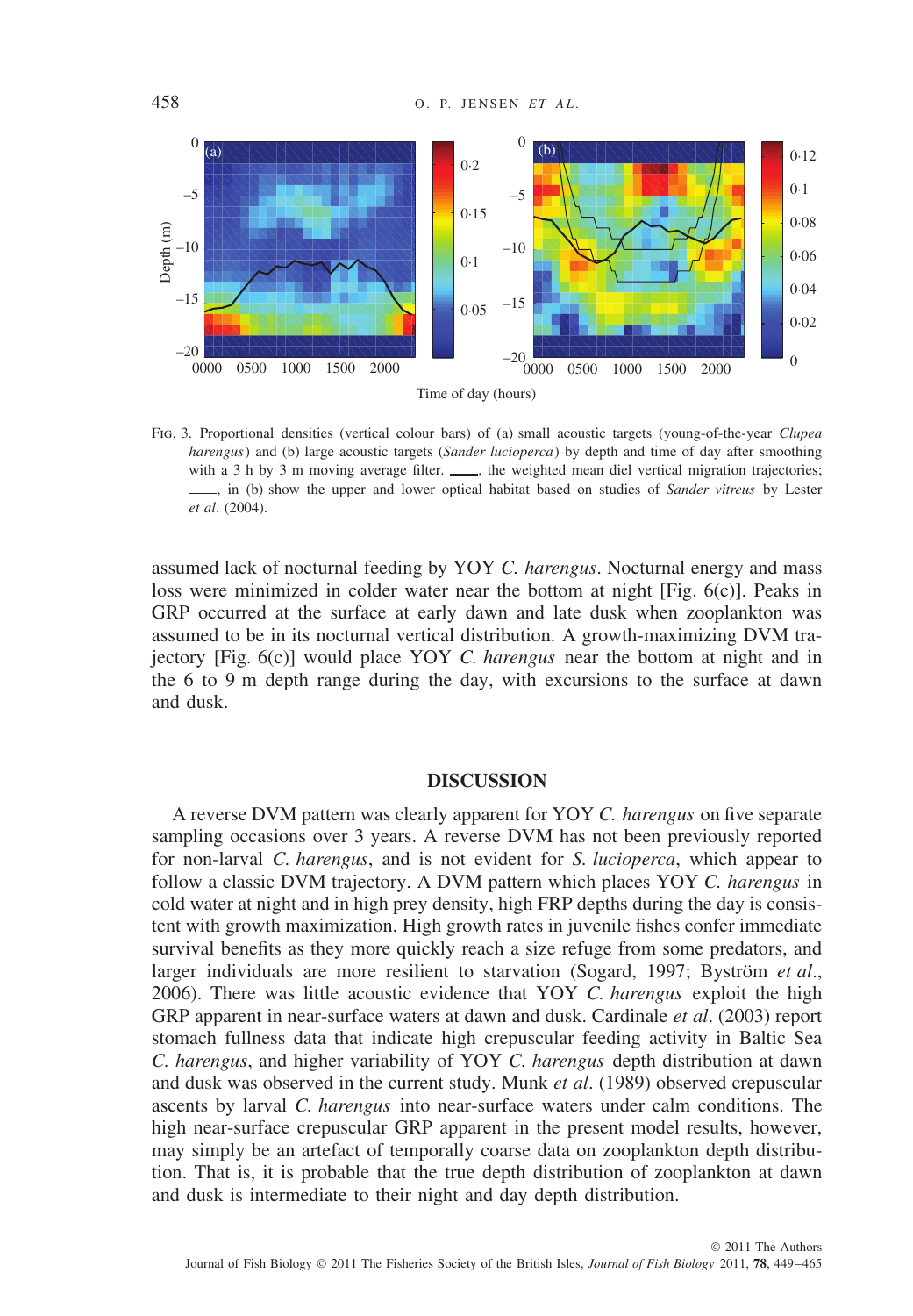

Fig. 4. Trawl catch per unit of effort (CPUE) for young-of-the-year *Clupea harengus* ( ), adult *C. harengus* (n), *Sprattus sprattus* (n) and *Sander lucioperca* (n,  $\times$  100) on (a) 26 August 2002, (b) 27 August 2003 and (c) 23 August 2004. (d) Temperatures at depth (m) on the trawl survey dates  $($ <sub>--</sub>, 2002;  $-$ <sub>-</sub> 2003 and , 2004).

The reverse DVM pattern evident for YOY *C. harengus* is also consistent with minimizing overlap between predators and prey. At night, YOY *C. harengus* are near the bottom while *S. lucioperca* are near the surface. During the day, there is more overlap, but both peaks in YOY *C. harengus* fall in slightly greater depths than the corresponding peaks in *S. lucioperca*. Although the data are insufficient to test this hypothesis, it seems probable that the two peaks in YOY *C. harengus* densities during daytime represent distinct behavioural modes. The shallower peak coincides with the depth of maximum daytime GRP. The deep peak is located in lower, more bioenergetically favourable temperatures with low light intensity and is below the depth of maximum predator density. YOY *C. harengus* have limited stomach capacities, but high gut evacuation rates (Arrhenius & Hansson, 1994). Under these conditions, an optimally foraging YOY *C. harengus* might minimize its risk ratio (Werner & Gilliam, 1984) by moving rapidly between intense foraging activity at a depth of high GRP and seeking refuge at a depth with lower predation risk and more favourable temperatures. This hypothesis could be tested by depth-specific sampling of YOY *C. harengus* stomach fullness and digestive state.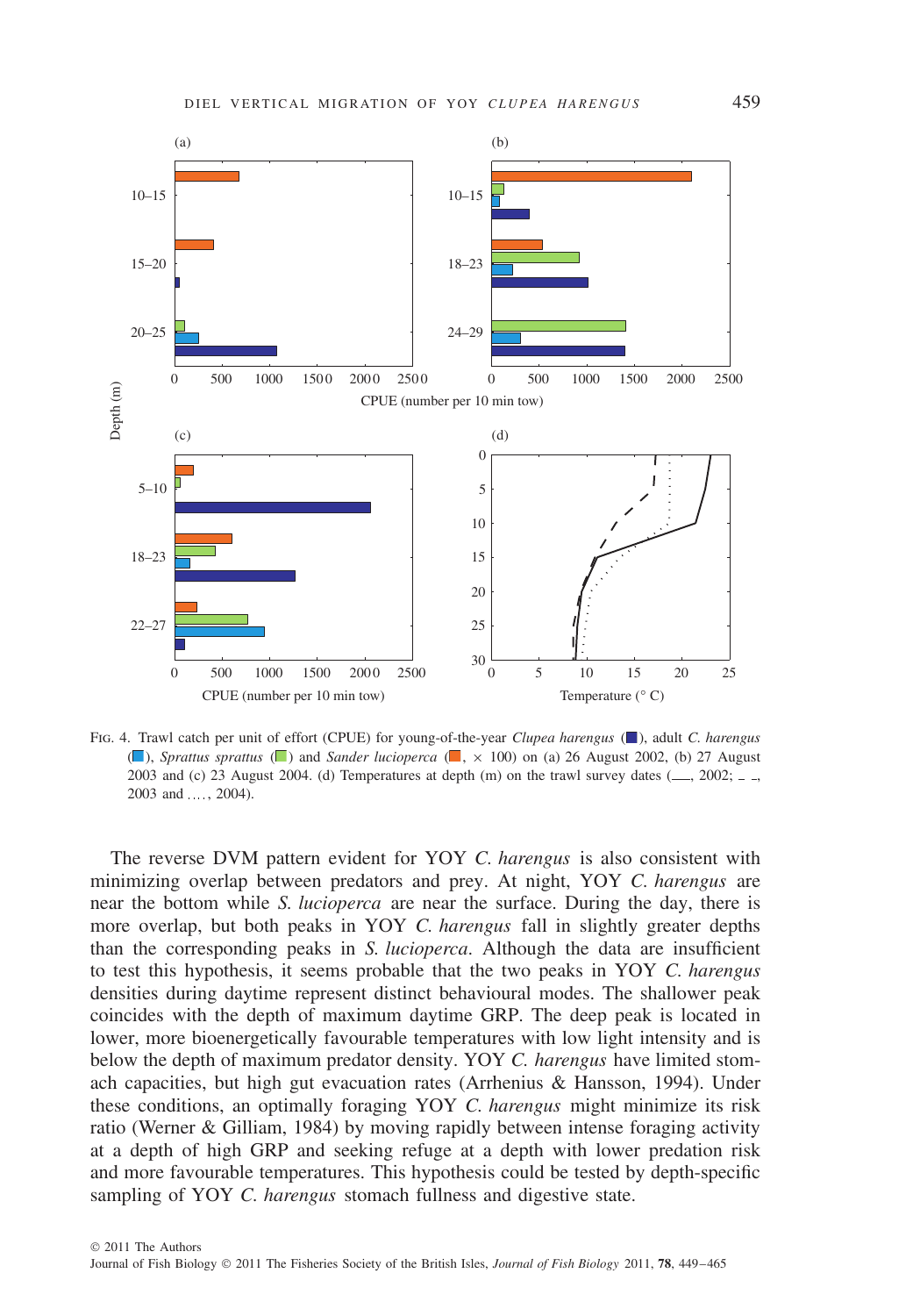

Fig. 5. Assumed reaction distance of young-of-the-year *Clupea harengus* as a function of light level.

*Sander lucioperca* consistently occurred outside the preferred 'optical habitat' of *S. vitreus* (Lester *et al*., 2004). There are several potential explanations. First, the large acoustic targets may not be *S. lucioperca*. This seems unlikely given the rarity of fishes this size other than *S. lucioperca* in Himmerfjärden (S. Hansson, unpubl. obs.). Second, *S. lucioperca* may simply have different light intensity preferences than *S. vitreus*. The bimodal daytime distribution of *S. lucioperca*, however, places them in both higher and lower light intensities than the 8 to 68 lx range identified as optimal for *S. vitreus*. Finally, there are few prey found within the 8 to 68 lx band. If the observed DVM patterns represent the equilibrium result of a game between predator and prey [as suggested by Iwasa (1982) for zooplankton], it makes sense that predator avoidance behaviour would force the predator to forage in conditions that are suboptimal. That is, prey should avoid conditions which offer the predator a maximum advantage.

If reverse DVM of YOY *C. harengus* is common and bioenergetically optimal, as it appears to be from the present results, why has it not been observed before or elsewhere? One possibility is that TS thresholds used in previous studies resulted in averaging over wide size ranges. Furthermore, the studies in the Baltic Sea by Cardinale *et al*. (2003), Nilsson *et al*. (2003) and Orlowski (2005) were all conducted in open sea areas where YOY *C. harengus* are less common than in the archipelago, as shown by the fish size distributions reported in these studies. It is widely agreed that DVM behaviour is related to some combination of factors involving foraging, bioenergetics and predation risk. All these factors are strongly size-dependent; therefore DVM behaviour should be expected to vary with size and ontogeny. In addition, the dominant predators and physical conditions differ substantially between the open Baltic Sea and Himmerfiärden.

Another explanation for the fact that previous studies have not seen reverse DVM may be avoidance behaviour related to ship noise. The vast majority of hydroacoustic studies use ship-based transducers. This has been true even for studies that explicitly focus on DVM (Cardinale *et al*., 2003; Nilsson *et al*., 2003; Orlowski, 2005; Hrabik *et al*., 2006). *Clupea harengus* are known to respond to ship noise, although both avoidance (swimming downwards and horizontally away from the vessel; Vabo *et al*., 2002; Hjellvik *et al*., 2008) and attraction (Røstad *et al*., 2006) to vessels have been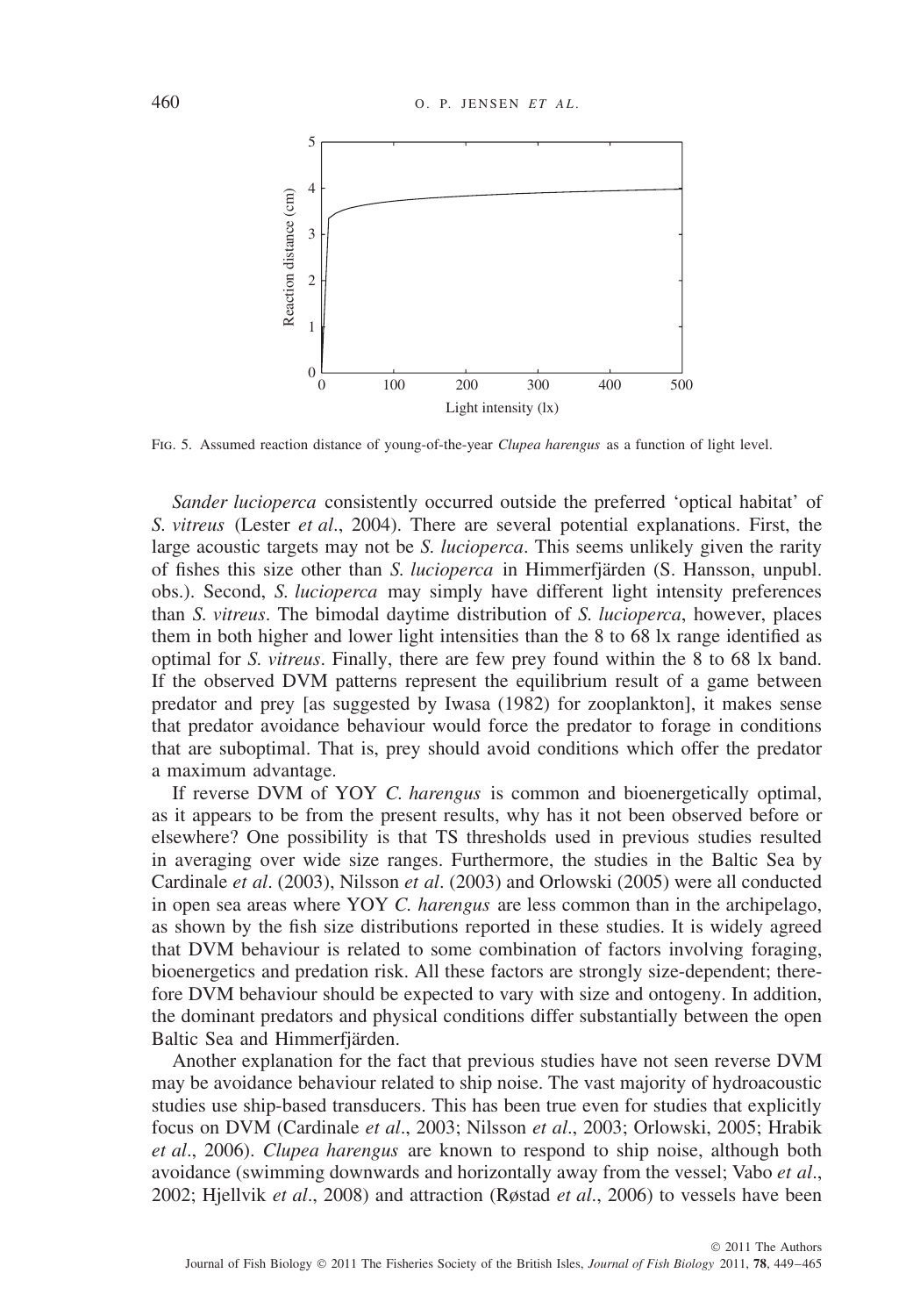

Fig. 6. (a) Zooplankton density, (b) foraging rate potential (FRP) and (c) growth rate potential (GRP) of youngof-the-year *Clupea harengus*. <sub>—</sub>, mean diel vertical migration (DVM) trajectory. Colour mapping in (b) and (c) is on a square-root scale. ....., in (c) represents the maximum growth rate DVM trajectory.

documented. A stronger avoidance response during the daytime, when fishes are more active (Didrikas & Hansson, 2009) could lead to the appearance of a classic DVM pattern even if the day and night vertical distributions are the same.

The night-time trawl surveys corroborated the DVM patterns observed by the hydroacoustics on two occasions, but showed an opposite pattern on a third night. YOY *C. harengus* and *S. lucioperca* vertical distributions both differed from the norm on this occasion, indicating that physical conditions may have induced a change in DVM behaviour of both species. The source, however, is not apparent. The magnitude and depth of DVM in some coregonids has been shown to be strongly temperature-dependent (Mehner *et al*., 2007; Busch & Mehner, 2009), and the present results suggest that temperature is an important factor for YOY *C. harengus* as well. The temperature profile in 2004, however, was not noticeably different, although the bottom temperature was *c*. 1<sup>°</sup> C warmer than in 2002 or 2003. Trawling occurred at least 2 h after sunset. Field notes indicate moderate to low cloud cover on all three trawl sampling occasions, with varying moon stage: three nights after the full moon in 2002, at the full moon in 2003 and half-moon in 2004. Moon set in 2004 occurred before trawling began, indicating that this was probably the darkest of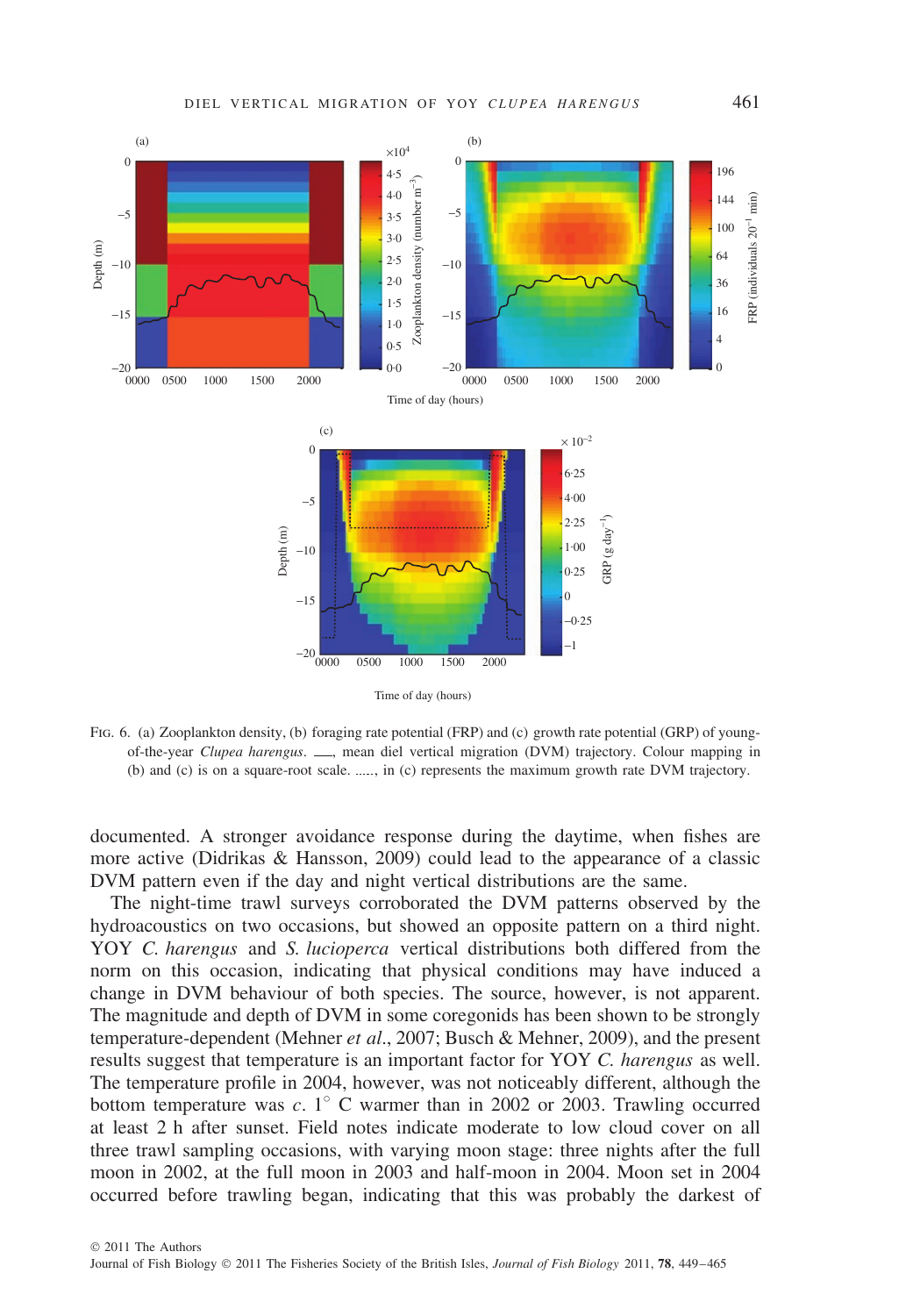the three nights. In addition, *S. lucioperca* density in the shallowest depth stratum was lowest in 2004. This stratum was also shallower  $(5-10 \text{ m})$  in 2004 than in the previous 2 years  $(10-15 \text{ m})$ . It is possible that the shallower distribution of YOY *C. harengus* on this night was a response to low light levels, lower predator density and presumably lower predation risk. The data, however, are insufficient to draw strong conclusions about the source of this difference in 2004.

The present results provide a more nuanced picture of *C. harengus* DVM and demonstrate the importance of body size in studies of fish behaviour, a consideration that has been too often absent in studies of fish DVM. Bottom-mounted hydroacoustics were used and the focus was on a narrow size range of acoustic targets. This use of behaviourally neutral sampling equipment and the focus on a size range dominated by a single cohort of *C. harengus* revealed a DVM pattern opposite to that observed in previous studies. Though this inverse DVM pattern is apparently new to the scientific literature on *C. harengus* behaviour, it is nonetheless consistent with foraging and bioenergetic model predictions and results in low spatial–temporal overlap between YOY *C. harengus* and their predators.

Future studies may reveal differences in DVM reflecting context-dependent alternative strategies for balancing foraging opportunity and predation risk. A diversity of studies on non-consumptive effects of predators (Peckarsky *et al*., 2008) suggest that behavioural responses to predation risk may be equally or more important than the direct effects of consumption. Behavioural responses of zooplankton to predation risk and their proximal cues have been studied in some detail (von Elert & Pohnert, 2000; Van de Meutter *et al*., 2004). Current understanding of the equivalent cues for fish behavioural responses expressed in DVM, however, remains limited.

This work is the result of research sponsored by the University of Wisconsin Sea Grant Institute and the Minnesota Sea Grant College Program under grants from the National Sea Grant College Program, National Oceanic and Atmospheric Administration, U.S. Department of Commerce and from the State of Wisconsin (federal grant number NA16RG2257, project numbers R/LR-94 and R/F-2-07). The fieldwork was supported by grants to S.H. from The Knut and Alice Wallenberg Foundation, The Swedish Institute (SI), the Swedish Council for Forestry and Agricultural Research (SJFR) and the Royal Swedish Academy of Agriculture and Forestry. Practical support from B. Larsson during the fieldwork is much appreciated.

#### **References**

- Ali, M. A., Ryder, R. A. & Anctil, M. (1977). Photoreceptors and visual pigments as related to behavioural responses and preferred habitats of perches (*Perca* spp.) and pikeperches (*Stizostedion* spp.). *Journal of the Fisheries Research Board of Canada* **34,** 1475–1480.
- Arrhenius, F. & Hansson, S. (1994). *In situ* food consumption by young-of-the-year Baltic Sea herring *Clupea harengus*: a test of predictions from a bioenergetic model. *Marine Ecology Progress Series* **110,** 145–149.
- Arrhenius, F. & Hansson, S. (1996). Growth and seasonal changes in energy content of young Baltic Sea herring (*Clupea harengus* L.). *ICES Journal of Marine Science* **53,** 792–801.
- Arrhenius, F. & Hansson, S. (1999). Growth of Baltic Sea young-of-the-year herring *Clupea harengus* is resource limited. *Marine Ecology Progress Series* **191,** 295–299.
- Axenrot, T. & Hansson, S. (2004). Seasonal dynamics in pelagic fish abundance in a Baltic Sea coastal area. *Estuarine Coastal and Shelf Science* **60,** 541–547.
- Axenrot, T., Didrikas, T., Danielsson, C. & Hansson, S. (2004). Diel patterns in pelagic fish behaviour and distribution observed from a stationary, bottom-mounted, and upwardfacing transducer. *ICES Journal of Marine Science* **61,** 1100–1104.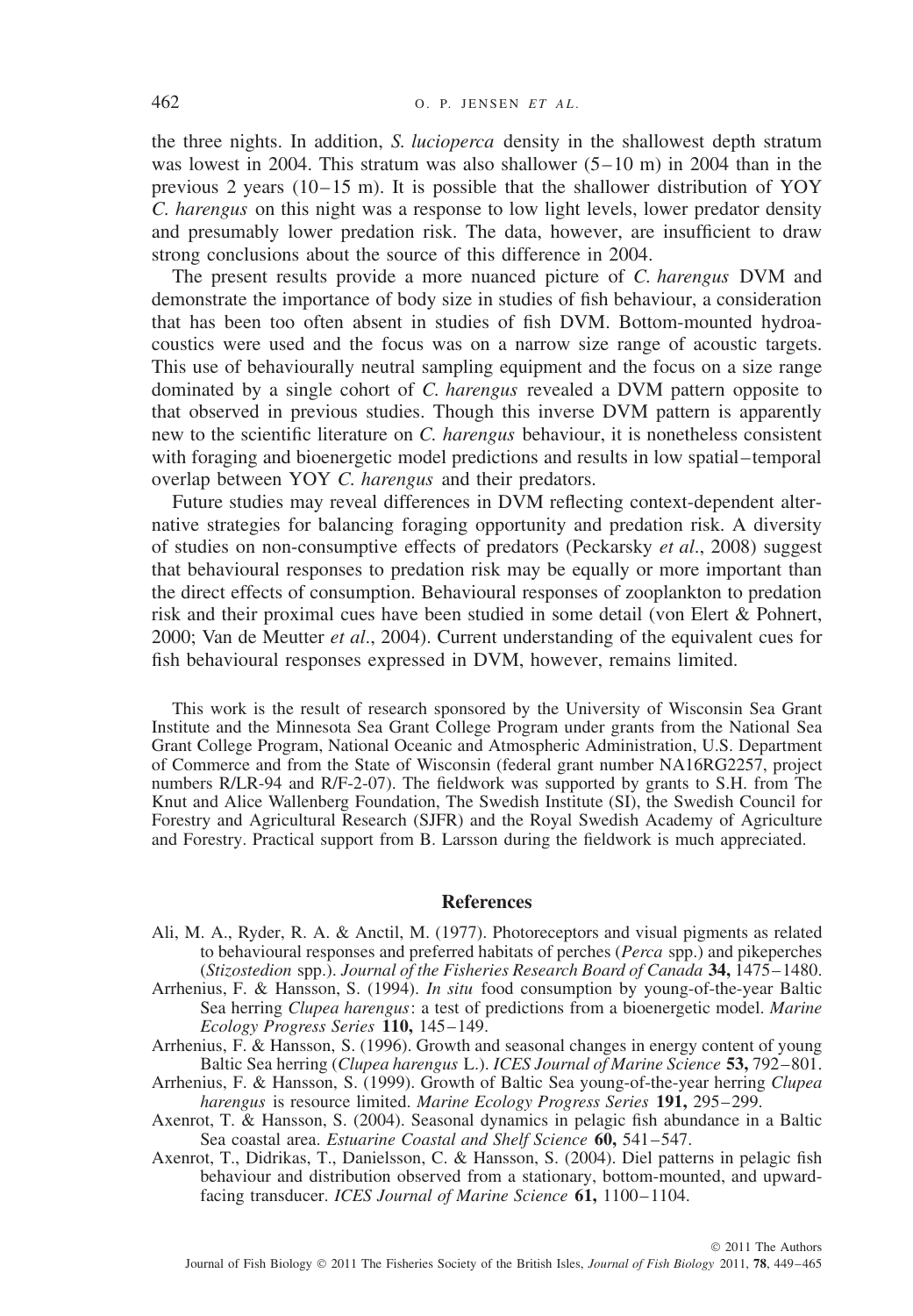- Balk, H. & Lindem, T. (2002). *Sonar4 and Sonar5-Pro, Post Processing Systems, Operator Manual v5.8.7.* Oslo: Lindem Data Acquisition.
- Batty, R. S., Blaxter, J. H. S. & Richard, J. M. (1990). Light intensity and the feeding of herring *Clupea harengus*. *Marine Biology (Berlin)* **107,** 383–388.
- Bennett, W. A., Kimmerer, W. J. & Burau, J. R. (2002). Plasticity in vertical migration by native and exotic estuarine fishes in a dynamic low-salinity zone. *Limnology and Oceanography* **47,** 1496–1507.
- Bevelhimer, M. S. & Adams, S. M. (1993). A bioenergetics analysis of diel vertical migration by kokanee salmon, *Oncorhynchus nerka*. *Canadian Journal of Fisheries and Aquatic Sciences* **50,** 2236–2349.
- Blaxter, J. H. S. & Parrish, B. B. (1965). The importance of light in shoaling, avoidance of nets, and vertical migration by herring. *ICES Journal of Marine Science* **30,** 40–57.
- Brandt, S. B., Mason, D. M. & Patrick, E. V. (1992). Spatially-explicit models of fish growth rate. *Fisheries* **17,** 23–35.
- Brett, J. R. (1971). Energetic response of salmon to temperature: a study of some thermal relations in the physiology and freshwater ecology of sockeye salmon. *American Zoologist* **70,** 99–113.
- Busch, S. & Mehner, T. (2009). Hydroacoustic estimates of fish population depths and densities at increasingly longer time scales. *International Reviews in Hydrobiology* **94,** 91–102.
- Byström, P., Andersson, J., Kiessling, A. & Eriksson, L. (2006). Size and temperature dependent foraging capacities and metabolism: consequences for winter starvation mortality in fish. *Oikos* **115,** 43–52.
- Cardinale, M., Casini, M., Arrhenius, F. & Hakansson, N. (2003). Diel spatial and feeding activity of herring (*Clupea harengus*) and sprat (*Sprattus sprattus*) in the Baltic Sea. *Aquatic Living Resources* **16,** 283–292.
- Clark, C. W. & Levy, D. A. (1988). Diel vertical migrations by juvenile sockeye salmon and the antipredation window. *American Naturalist* **131,** 271–290.
- Didrikas, T. & Hansson, S. (2004). *In situ* target strength of the Baltic Sea herring and sprat. *ICES Journal of Marine Science* **61,** 378–382.
- Didrikas, T. & Hansson, S. (2009). Effects of light intensity on activity and pelagic dispersion of fish – studies with a seabed-mounted echo sounder. *ICES Journal of Marine Science* **66,** 388–395.
- Eggers, D. M. (1978). Limnetic feeding behavior of juvenile sockeye salmon in Lake Washington and predator avoidance. *Limnology and Oceanography* **23,** 1114–1125.
- von Elert, E. & Pohnert, G. (2000). Predator specificity of kairomones in diel vertical migration of *Daphnia*: a chemical approach. *Oikos* **88,** 119–128.
- Eshenroder, R. L. & Burnham-Curtis, M. K. (1999). Species succession and sustainability of the Great Lakes fish community. In *Great Lakes Fisheries Policy and Management* (Taylor, W. W. & Ferreri, C. P., eds), pp. 145–184. East Lansing, MI: Michigan State University Press.
- Gerritsen, J. & Strickler, J. R. (1977). Encounter probabilities and community structure in zooplankton – mathematical model. *Journal of the Fisheries Research Board of Canada* **34,** 73–82.
- Hansson, S. (1988). A simple vertical gill net system for variable current conditions. *Hydrobiologia* **160,** 107–110.
- Hansson, S., Larsson, U. & Johansson, S. (1990). Selective predation by herring and mysids, and zooplankton community structure in a Baltic Sea coastal area. *Journal of Plankton Research* **12,** 1099–1116.
- Hansson, S., Hobbie, J. E., Elmgren, R., Larsson, U., Fry, B. & Johansson, S. (1997*a*). The stable nitrogen isotope ratio as a marker of food web interactions and fish migration. *Ecology* **78,** 2249–2257.
- Hansson, S., Arrhenius, F. & Nellbring, S. (1997*b*). Benefits from fish stocking experiences from stocking young-of-the-year pikeperch, *Stizostedion lucioperca* L. to a bay in the Baltic Sea. *Fisheries Research (Amsterdam)* **32,** 123–132.
- Hansson, S., Arrhenius, F. & Nellbring, S. (1997*c*). Diet and growth of pikeperch (*Stizostedion lucioperca* L.) in a Baltic Sea area. *Fisheries Research (Amsterdam)* **31,** 163–167.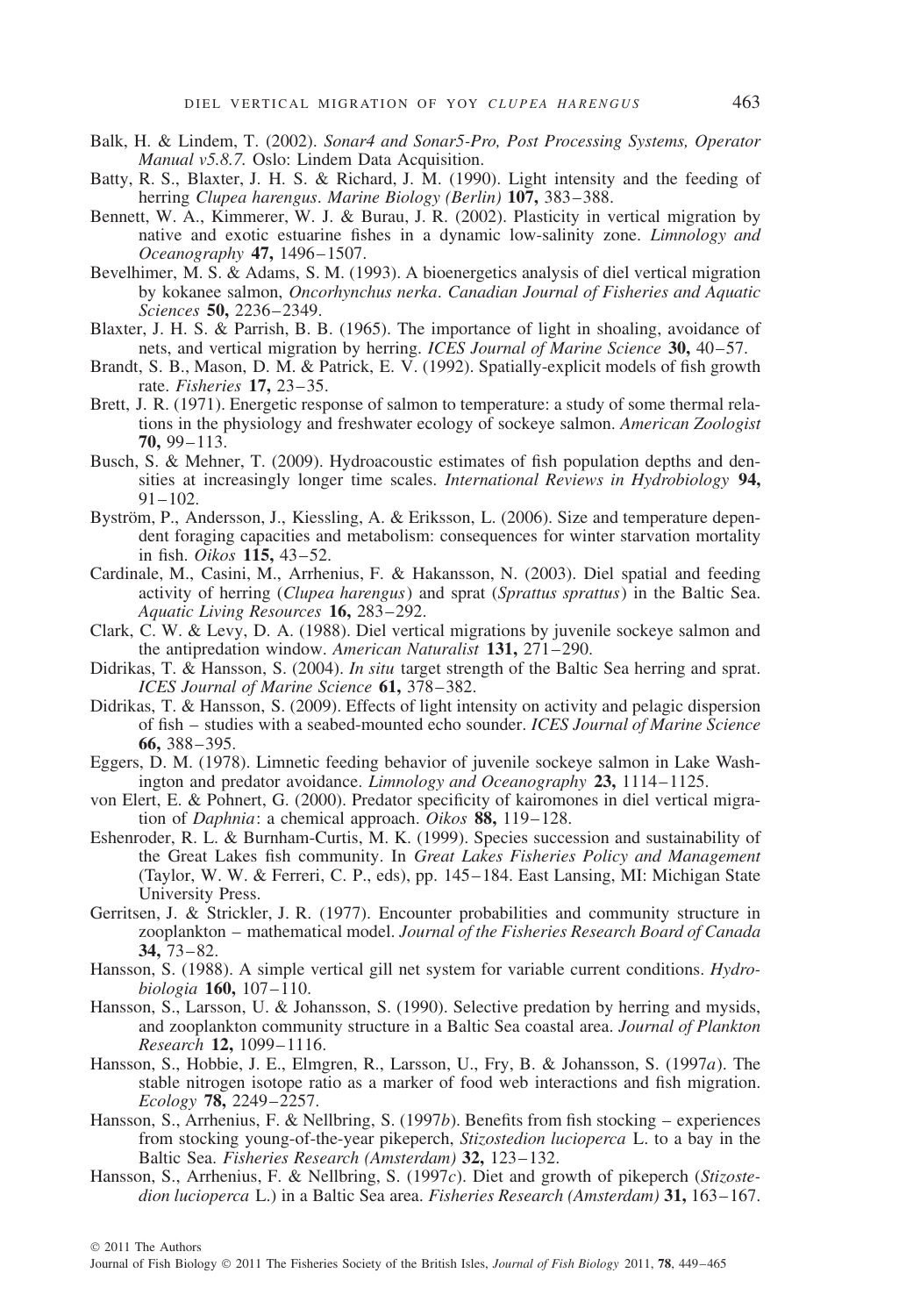- Heath, M. R., Henderson, E. W. & Baird, D. L. (1988). Vertical distribution of herring larvae in relation to physical mixing and illumination. *Marine Ecology Progress Series* **47,** 211–228.
- Hjellvik, V., Handegard, N. O. & Ona, E. (2008). Correcting for vessel avoidance in acousticabundance estimates for herring. *ICES Journal of Marine Science* **65,** 1036–1045.
- Hrabik, T. R., Jensen, O. P., Martell, S. J. D., Walters, C. J. & Kitchell, J. F. (2006). Diel vertical migration in the Lake Superior pelagic community. I. Changes in vertical migration of coregonids in response to varying predation risk. *Canadian Journal of Fisheries and Aquatic Sciences* **63,** 2286–2295.
- Huse, I. & Korneliussen, R. (2000). Diel variation in acoustic density measurements of overwintering herring (*Clupea harengus* L.). *ICES Journal of Marine Science* **57,** 903–910.

Hutchinson, G. E. (1957). *A Treatise on Limnology*, Vol. 1. New York, NY: Wiley.

- Iwasa, Y. (1982). Vertical migration of zooplankton: a game between predator and prey. *American Naturalist* **120,** 171–180.
- Jensen, O. P., Hrabik, T. R., Martell, S. J. D., Walters, C. J. & Kitchell, J. F. (2006). Diel vertical migration in the Lake Superior pelagic community. II. Modeling the trade-offs at an intermediate trophic level. *Canadian Journal of Fisheries and Aquatic Sciences* **63,** 2296–2307.
- Kitchell, J. F., Stewart, D. J. & Weininger, D. (1977). Applications of a bioenergetics model to yellow perch (*Perca flavescens*) and walleye (*Stizostedion vitreum vitreum*). *Journal of the Fisheries Research Board of Canada* **34,** 1922–1935.
- Lester, N. P., Dextrase, A. J., Kushneriuk, R. S., Rawson, M. R. & Ryan, P. A. (2004). Light and temperature: key factors affecting walleye abundance and production. *Transactions of the American Fisheries Society* **133,** 588–605.
- Link, J. & Edsall, T. A. (1996). The effect of light on lake herring (*Coregonus artedi*) reactive volume. *Hydrobiologia* **332,** 131–140.
- Love, R. H. (1977). Target strength of an individual fish at any aspect. *Journal of the Acoustical Society of America* **62,** 1397–1403.
- Mason, D. M. & Patrick, E. V. (1993). A model for the space–time dependence of feeding for pelagic fish populations. *Transactions of the American Fisheries Society* **122,** 884–901.
- Mehner, T., Kasprzak, P. & Hölker, F. (2007). Exploring ultimate hypotheses to predict diel vertical migrations in coregonid fish. *Canadian Journal of Fisheries and Aquatic Sciences* **64,** 874–886.
- Munk, P., Kiorboe, T. & Christensen, V. (1989). Vertical migrations of herring, *Clupea harengus*, larvae in relation to light and prey distribution. *Environmental Biology of Fishes* **26,** 87–96.
- Nilsson, L. A. F., Thygesen, U. H., Lundgren, B., Nielsen, B. F., Nielsen, J. R. & Beyer, J. E. (2003). Vertical migration and dispersion of sprat (*Sprattus sprattus*) and herring (*Clupea harengus*) schools at dusk in the Baltic Sea. *Aquatic Living Resources* **16,** 317–324.
- Ohman, M. D., Frost, B. W. & Cohen, E. B. (1983). Reverse diel vertical migration: an escape from invertebrate predators. *Science (Washington D.C.)* **220,** 1404–1407.
- Orlowski, A. (2005). Experimental verification of the acoustic characteristics of the clupeoid diel cycle in the Baltic. *ICES Journal of Marine Science* **62,** 1180–1190.
- Peckarsky, B. L., Abrams, P. A., Bolnick, D. I., Dill, L. M., Grabowski, J. H., Luttbeg, B., Orrock, J. L., Peacor, S. D., Preisser, E. L., Schmitz, O. J. & Trussell, G. C. (2008). Revisiting the classics: considering nonconsumptive effects in textbook examples of predator–prey interactions. *Ecology* **89,** 2416–2425.
- Røstad, A., Kaartvedt, S., Klevjer, T. A. & Melle, W. (2006). Fish are attracted to vessels. *ICES Journal of Marine Science* **63,** 1431–1437.
- Rudstam, L. G., Hansson, S., Johansson, S. & Larsson, U. (1992). Dynamics of planktivory in a coastal area of the northern Baltic Sea. *Marine Ecology Progress Series* **80,** 159–173.
- Rudstam, L. G., VanDeValk, A. J. & Scheuerell, M. D. (2002). Comparison of acoustic and Miller high-speed sampler estimates of larval fish abundance in Oneida Lake, New York. *Fisheries Research (Amsterdam)* **57,** 145–154.
- Runnstrom, S. (1941). Quantitative investigations on herring spawning and its yearly fluctuations at the west coast of Norway. *Fiskeridirektoratets Skrifter. Serie Havundersoekelser* **6,** 71.